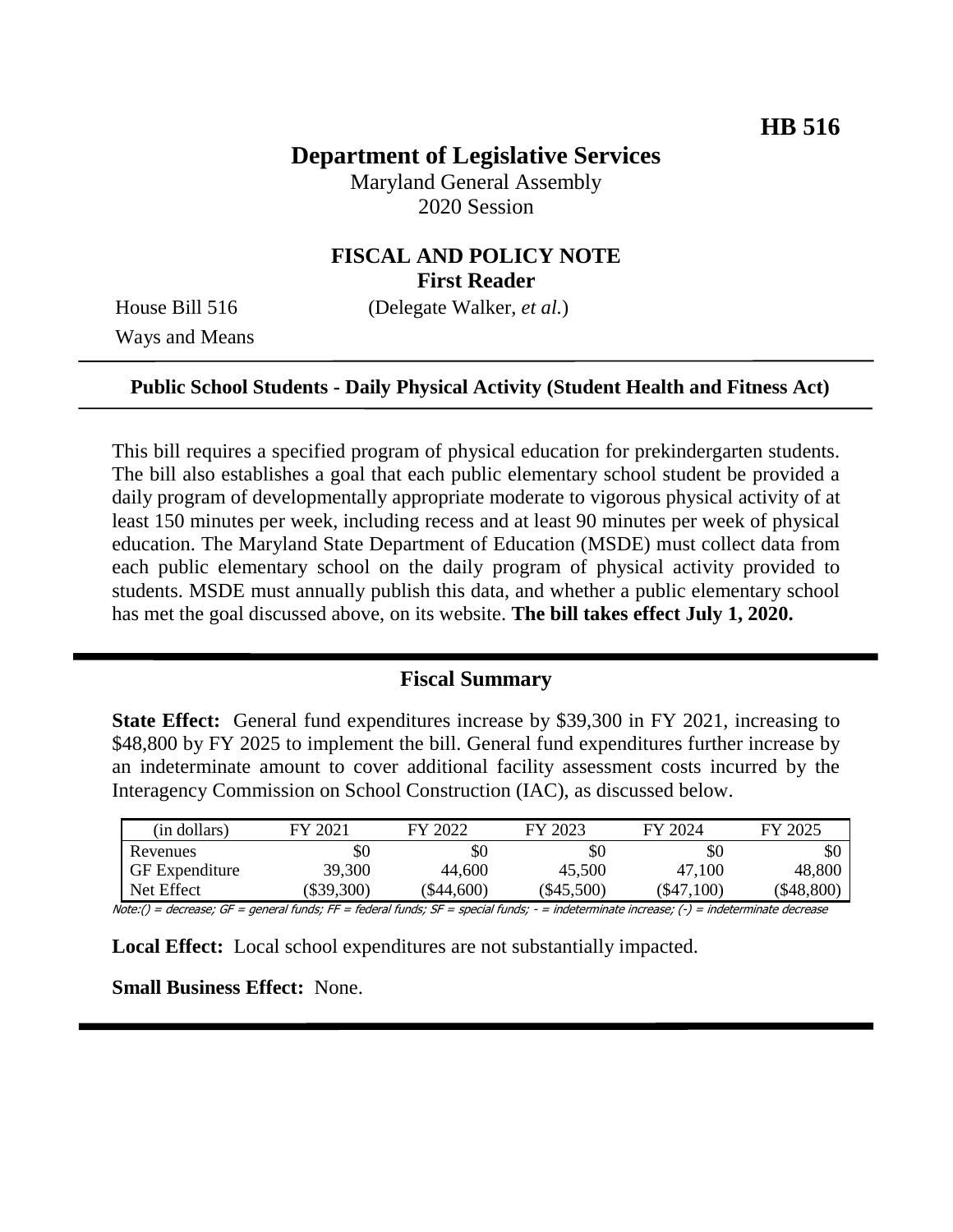## **Analysis**

**Bill Summary:** IAC must complete a statewide assessment on the need for school infrastructure that supports physical activity in public elementary schools, including gymnasium space, outdoor playing fields, playground space, sports facilities, and the accessibility of school recreation spaces for students with disabilities. MSDE must conduct a survey of each public elementary school in the State on the availability of before- and after-school programming providing students with opportunities for physical activity. IAC and MSDE must respectively report on the findings of the needs assessment and the results of the survey by January 1, 2021.

Membership on the Advisory Council on Health and Physical Education is altered.

**Current Law:** Every public school must have a program of physical education that is given in a planned and sequential manner to all students in order to develop their good health and physical fitness and improve their motor coordination and physical skills. The specific curriculum and course of study is set by each local board of education. Maryland regulations require a physical education comprehensive program to provide a developmentally appropriate instructional program that advances student knowledge, confidence, skills, and motivation to enjoy a lifetime of healthful physical activity.

By July 1, 2018, and in consultation with local school systems, IAC was required to adopt educational facilities sufficiency standards and a facility condition index for Maryland public schools. The standards are defined as a uniform set of criteria and measures for evaluating the physical attributes and educational suitability of public elementary and secondary school facilities in the State. The standards include specified categories, and they must be reviewed and updated periodically. The index is defined as a calculation to determine the relative physical condition of public school facilities by dividing the total repair cost of a facility by its total replacement cost.

By July 1, 2019, IAC must complete an initial statewide facilities assessment using the sufficiency standards. In completing the assessment, IAC must incorporate the index, contract with an independent third-party vendor to conduct the data collection and assessment, use existing data sources to the extent possible, and coordinate with local school systems to identify data elements to be used. After completing the initial assessment, IAC must share the results with the Workgroup on the Assessment and Funding of School Facilities. The workgroup is chaired by the State Superintendent and staffed by IAC and the Department of Legislative Services (DLS). Working together and in consultation with local jurisdictions, IAC and the workgroup must consider (1) how the relative condition of public school facilities based on the standards and index should be prioritized and (2) if appropriate, how the results of the facilities assessment should be used in making funding decisions. The workgroup was required to report its findings and recommendations to the

HB 516/ Page 2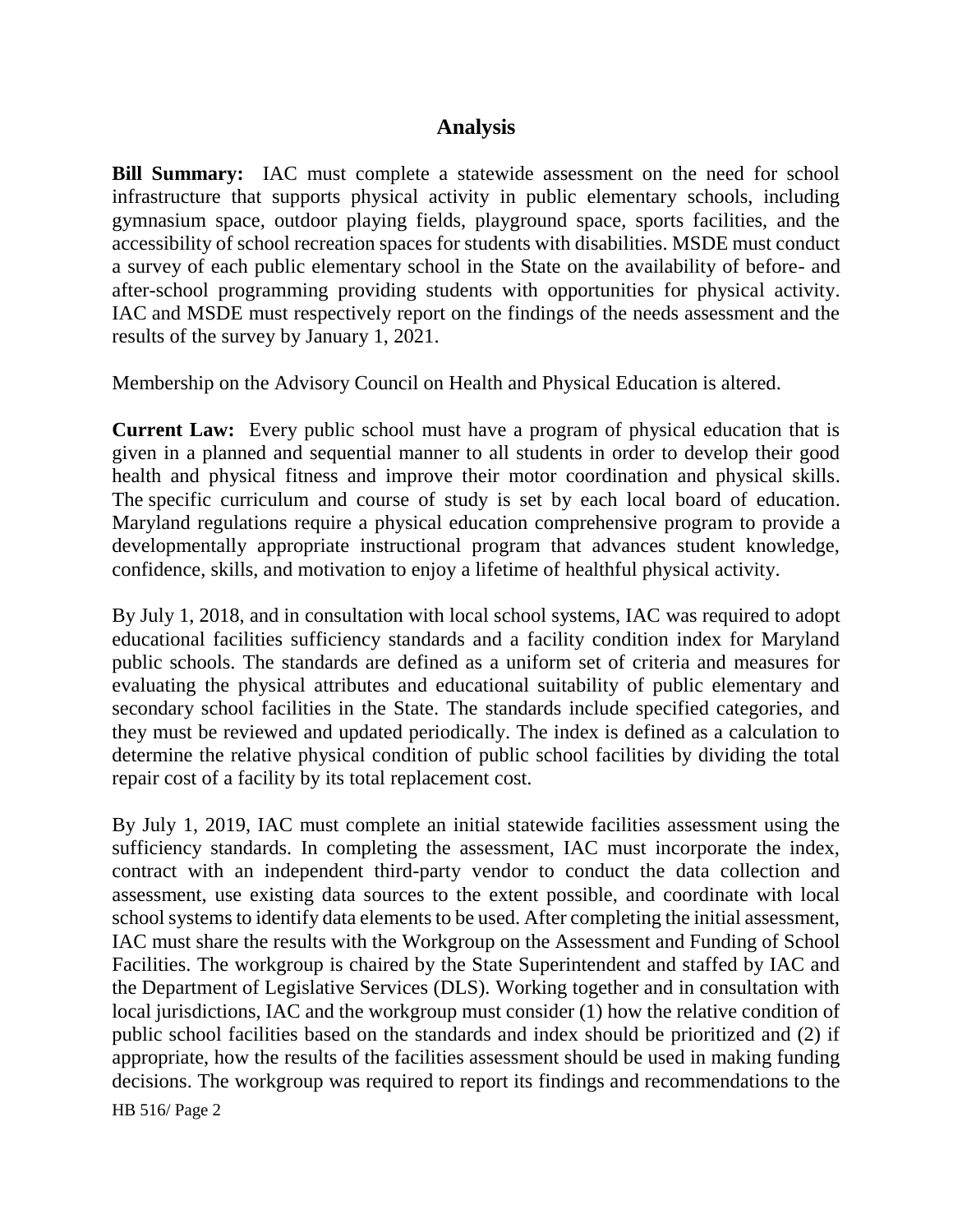Governor and General Assembly by December 1, 2019. Based on the workgroup's recommendations, IAC must adopt regulations no earlier than May 1, 2020, that establish the use of facility assessment results in annual school construction funding decisions beginning no earlier than fiscal 2021.

**Background:** SHAPE (Society of Health and Physical Educators) America finds that children between the ages of 5 and 12 should accumulate at least 60 minutes and up to several hours of age-appropriate physical activity on all or most days of the week. This daily accumulation should include, according to SHAPE America, moderate and vigorous physical activity with the majority of the time being spent in activity that is intermittent in nature. SHAPE America further finds that children should participate in several bouts of physical activity lasting 15 minutes or more each day, and that extended periods (periods of two hours or more) of inactivity are discouraged for children, especially during the daytime hours.

According to the Institute of Medicine (IOM), "[e]xtensive scientific evidence demonstrates that regular physical activity promotes growth and development in youth and has multiple benefits for physical, mental, and cognitive health." IOM finds a relationship between physical activity and "lower body fat, greater muscular strength, stronger bones, and improvements in cardiovascular and metabolic health, as well as to improvements in mental health by reducing and preventing conditions such as anxiety and depression and enhancing self-esteem."

Data from MSDE indicate that physical education programs in the 24 local school systems vary widely. For example, some elementary schools provide only 40 or 45 minutes of physical education per week, while some public elementary schools in Maryland may provide over 100 minutes per week. The minimum and maximum amounts of time per week in physical education for elementary schools in each school system are shown in **Exhibit 1**.

According to the data, eight counties – Allegany, Anne Arundel, Caroline, Cecil, Montgomery, Queen Anne's, Somerset, and Talbot – do not provide 90 minutes of physical activity each week at *any* school. In 11 other school systems, the minimum number of minutes per week is below 90 while the maximum is at or above 90.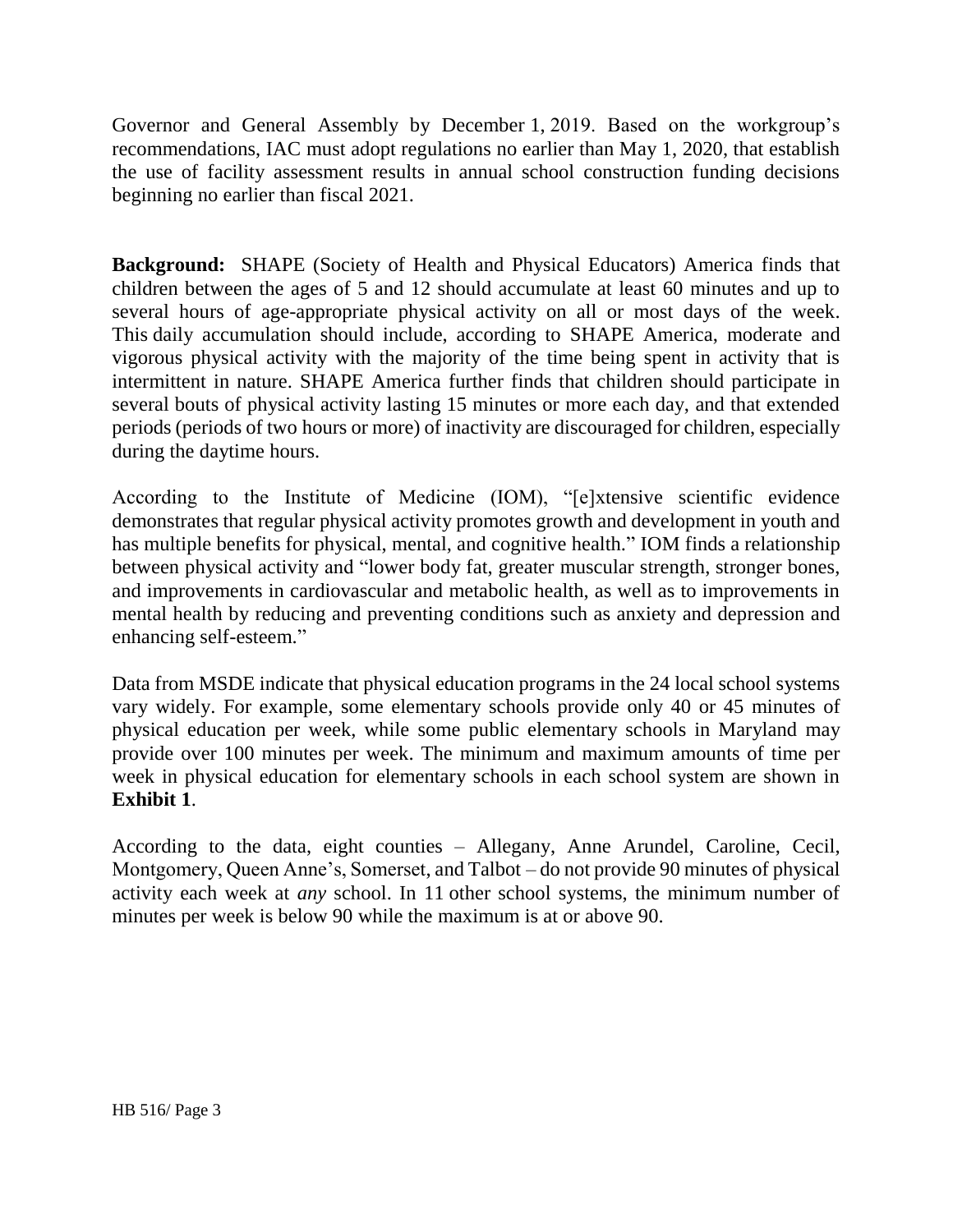# **Exhibit 1 Minimum and Maximum Minutes Per Week in Physical Education in Public Elementary Schools As of January 2020**

| <b>School System</b>  | <b>Minimum</b> | <b>Maximum</b>   |  |
|-----------------------|----------------|------------------|--|
| Allegany              | 45             | 45               |  |
| Anne Arundel          | 60             | 60               |  |
| <b>Baltimore City</b> | 45             | 100              |  |
| <b>Baltimore</b>      | 50             | 100              |  |
| Calvert               | 90             | 90               |  |
| Caroline              | 40             | 60               |  |
| Carroll               | 90             | 90               |  |
| Cecil                 | 45             | 45               |  |
| Charles               | 45             | 90               |  |
| Dorchester            | 50             | 105              |  |
| Frederick             | 80             | 90               |  |
| Garrett               | 50             | 100              |  |
| Harford               | 45             | 90               |  |
| Howard                | 90             | 90               |  |
| Kent                  | 90             | 90               |  |
| Montgomery            | 45             | 60               |  |
| Prince George's       | 40             | 90               |  |
| Queen Anne's          | 60             | 60               |  |
| St. Mary's            | 45             | 90               |  |
| Somerset              | 50             | 60               |  |
| Talbot                | 45             | 60               |  |
| Washington            | 50             | 100              |  |
| Wicomico              | 90             | 135 (per 6 days) |  |
| Worchester            | 60             | 90               |  |

Source: Maryland State Department of Education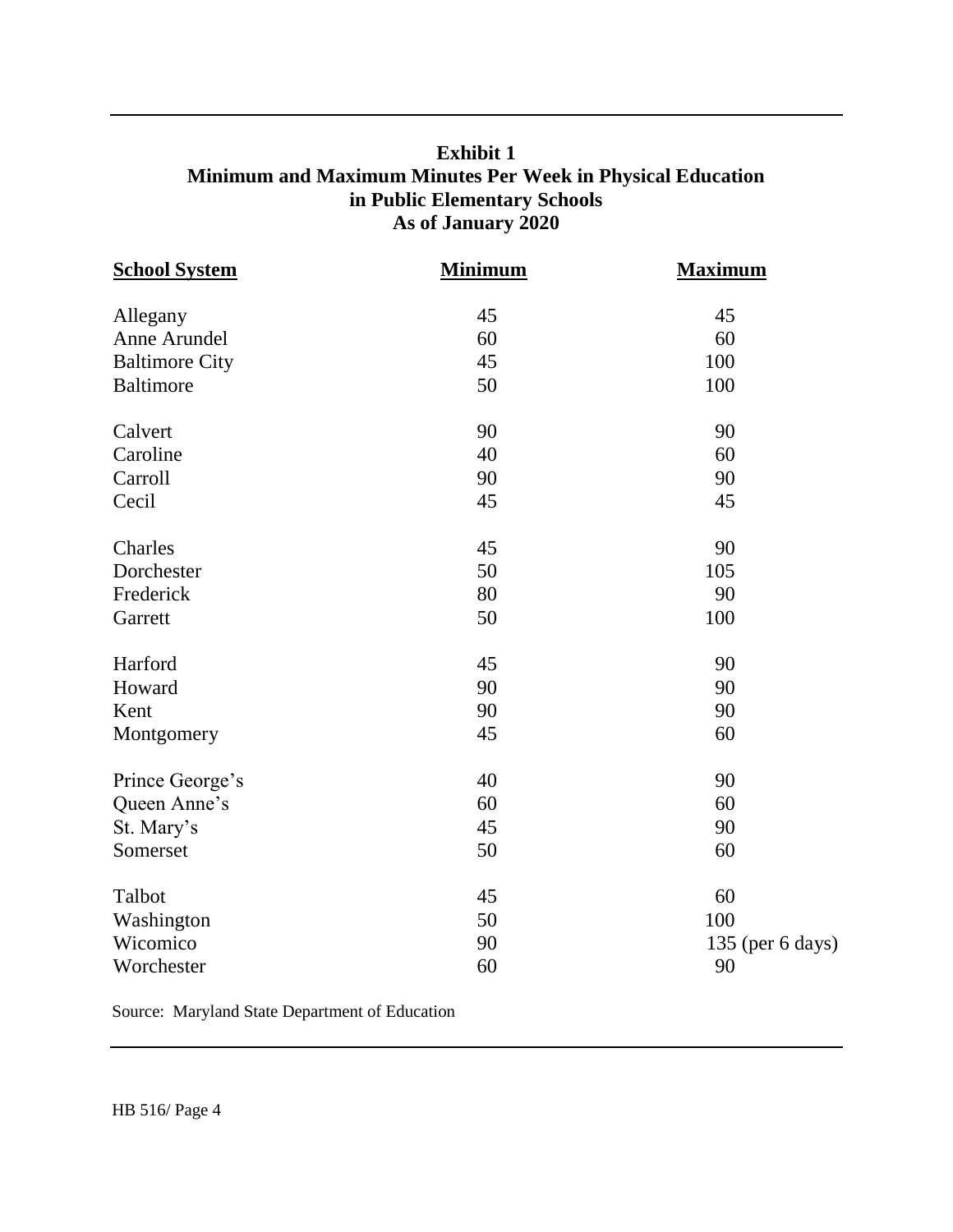**State Expenditures:** General fund expenditures increase by \$39,300 in fiscal 2021 for MSDE to hire a half-time education program specialist to develop, oversee, and monitor the collection and reporting of data and to develop and disseminate professional development resources. This estimate assumes a 90-day start-up delay and includes a salary and fringe benefits for the half position, one-time start-up costs, and other ongoing operating expenses.

| Position                                | $()$ 5   |
|-----------------------------------------|----------|
| <b>Salary and Fringe Benefits</b>       | \$34,167 |
| <b>One-time Start-up Costs</b>          | 4.890    |
| <b>Other Ongoing Operating Expenses</b> | 239      |
| <b>Total FY 2020 MSDE Expenditures</b>  | \$39,296 |

Future year expenditures reflect annual increases, employee turnover, ongoing operating expenses, and elimination of one-time costs.

The statewide facility assessment required by Chapter 14 of 2018 has not been completed due to procurement delays. A new solicitation is currently in process. IAC advises that the requirement to assess sports facilities is not included in the scope of the current solicitation for a statewide school facility assessment and that the adopted educational facilities sufficiency standards do not include requirements for sports facilities such as basketball and tennis courts. While IAC advises that it will need to enter into a new contract, DLS believes that IAC may be able to amend the contract that will result from the current solicitation. DLS estimated that expenditures for the Chapter 14 facility assessment will total \$3.5 million. *For illustrative purposes only*, if the requirements of this bill increase facility assessment costs by 5%, then the bill will add approximately \$175,000 in expenditures, which are assumed to occur in fiscal 2021.

**Local Expenditures:** It is assumed that the establishment of the *goal* related to minimum time devoted to a program of physical activity for public elementary school students does not constitute a mandate on local schools systems to meet the goal. Further, it is assumed that local public elementary schools can incorporate physical education for prekindergarten students, accommodate the IAC facility assessment, and respond to MSDE survey questions using existing resources. Thus, it is assumed that local school system costs are not substantially impacted.

# **Additional Information**

**Prior Introductions:** House Bill 110 of 2019 as amended by the Senate is identical. House Bill 110 passed the House with amendments and passed the Senate with further amendments, but no further action was taken.

HB 516/ Page 5